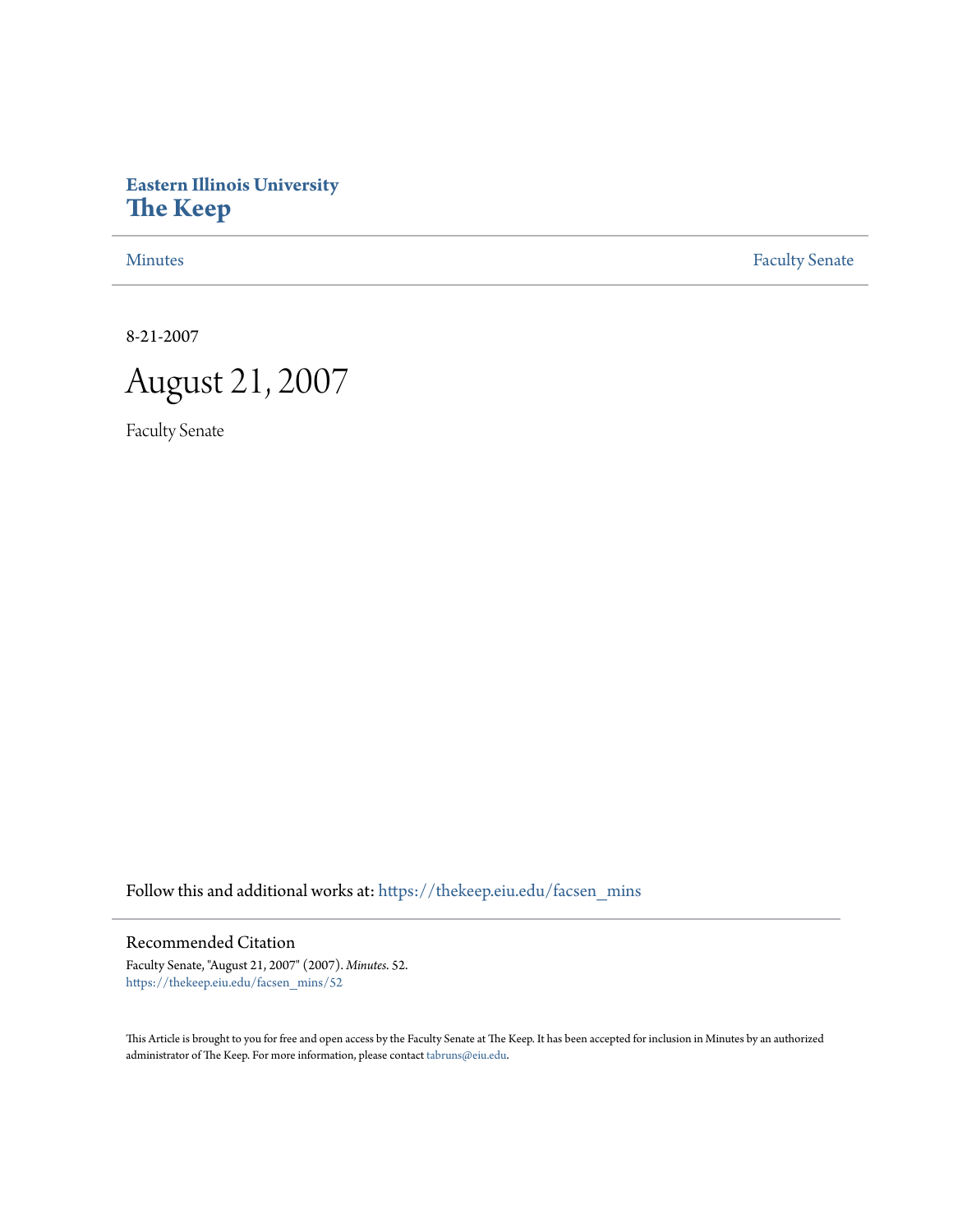## FACULTY SENATE MINUTES FOR August 21, 2007 (Vol. XXXV, No. 24)

The 2006-2007 Faculty Senate minutes and other information are available on the Web at http://www.eiu.edu/~FacSen The Faculty Senate agenda is posted weekly on the Web, at Physical Sciences Building 1450, and on the third-level bulletin board in Booth Library. Note: Theses minutes are not a complete verbatim transcript of the Senate meeting.

**Call to Faculty:** Faculty interested in being involved with Faculty Day for President Perry's inauguration should contact Lynne Curry (lecurry@eiu.edu or 581-7988) as soon as possible.

**Call to Faculty:** Nominations are needed for the following university councils:

Council on Academic Affairs

Council of University Planning and Budget

Academic Program Elimination Review Committee

Sanctions and Terminations Hearing Committee

(The petition for nominations is attached to the minutes and elections will be held Sept. 13.)

**I. Call to order by Lynne Curry at 2:00 p.m.** (Booth Library Conference Room, Room 4440) Present: A. Brownson, J. Coit, L. Curry, M. Dao, R. Fischer, B. Joyce, B. Khan, R. Marshall, R. Murray, J. Pommier, J. Russell, T. Sinclair, J. Snyder, J. Stimac, and D. VanGunten Guests: K. Born (Gerontology GA), B. Hackett (Reporter, *Daily Eastern News*), D. Jackman (Dean-CEPS), B. Major (Admissions), B. Lord (Provost/VPAA), R. Wroblewski (Photographer, *Daily Eastern News*), and B. Perry (President).

## **II. Approval of Minutes of 19 June.**

 Approval of the Minutes of 19 June (Brownson/Snyder) without correction – Yes: Brownson, Curry, Fischer, Marshall, Pommier, Snyder, and Stimac. Abstain: Coit, Dao, Joyce, Khan, Murray, Russell, Sinclair, and VanGunten.

## **III. Announcements**

- A. Faculty Luncheon Wednesday Aug. 29 in the Grand Ballroom.
- B. New Faculty Reception 3:30-5 p.m. Tuesday Sept. 18 at Tarble Arts Center
- C. Convocation 7 p.m. Tuesday Aug. 28 in the Grand Ballroom

## **IV. Communications**

- A. E-mail from Provost Lord, 8 August, re: new appointment to the Enrollment Management Committee
- B. E-mail from William Weber, 16 July, re: new appointment to the Faculty Development Advisory Committee
- C. E-mail from Ralph McCausland, 21 August, : Wrestling Program
- D. E-mail from Charles Dellman, 20 August, : DAC discussions

## **V. Old Business**

A. Committee Reports

1. Executive Committee: Senator Curry reported that the executive committee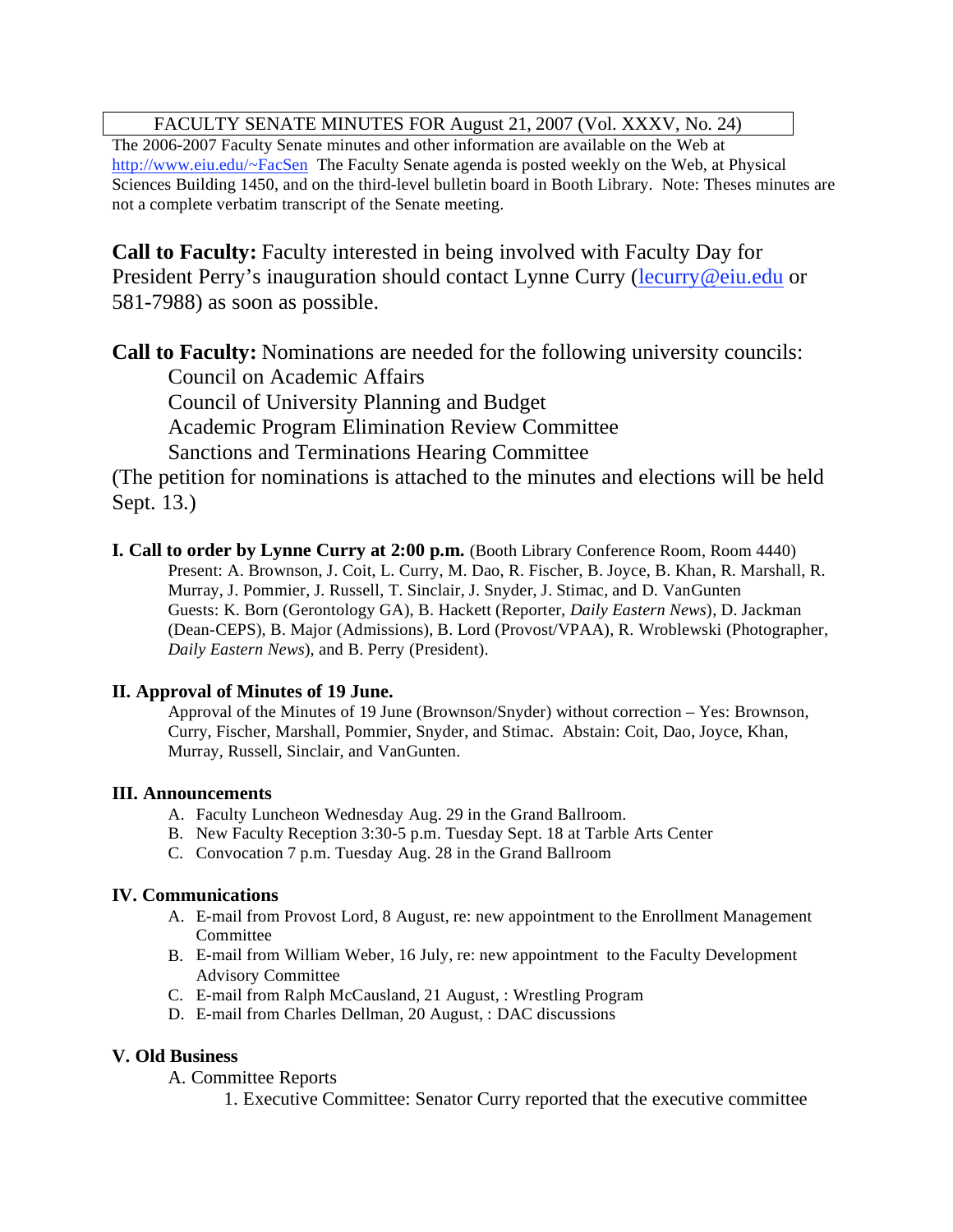(Curry, Chair; Brownson, Vice Chair; Snyder, Reporter/Parliamentarian) met with President Perry and Provost Lord. Senator Snyder said that the Faculty Senate website is in the process of being updated, but will remain accessible.

- 2. Nominations Committee: no report
- 3. Awards Committee: no report
- 4. Elections Committee: no report
- 5. Faculty Student Relations Committee: no report
- 6. Faculty Staff Relations Committee: no report
- 7. Budget Transparency Committee: no report
- 8. Faculty Forum Committee: see New Business, below.
- 9. Other Reports

a) President's Report: President Perry opened by observing that the movein for the students went well, enrollment looks good, and the faculty are focused on student success. He then stated that his criteria for the inauguration are that it be low cost, low key and involve faculty. President Perry noted that he met with the Department of Athletics and there is general approval of the appointment of Ken Baker as the interim athletic director. He also voiced his opinion that Baker is a person of the highest integrity. President Perry closed by stating that he looks forward to working with the Senate and thanked them for their service. Senator Pommier asked about plans for the Student Recreation Center, since this will affect recruiting the new athletic director.

b) Provost's Report: Provost Lord welcomed Faculty Senate back and said that classes were off to a smooth start. He then highlighted the success of the Eastern Reads program and said that it was an exciting way to start off the semester. Provost Lord expressed his confidence that our enrollment would come in as predicted.

### **VI. New Business**

- A. There was a motion (Brownson/Sinclair) to approve Belayet Khan for the replacement of Assege HaileMariam for Fall 2007 while she is on sabbatical.
- B. Brenda Major, Director of Admissions, discussed preliminary enrollment figures for Fall 2007. The unofficial enrollment numbers as of Aug. 21, 2007 are 12,092 students on and off campus, 1,737 freshmen, and 1,093 new transfer students. Several factors have affected freshman enrollment, including prospective students applying to a number of schools, accepted students not responding to important messages from EIU, and communication obstacles due to the new banner system. Major wants to get prospective students to make a commitment to Eastern by May 1 to allow the interaction process to begin earlier. She also suggested purchasing the names of talented prospects entering their junior year of high school. Her office plans to contact prospective students by e-mail, mail and phone throughout their enrollment process. Six new admissions counselors this year will enable the Admissions Office to contact prospects on a monthly basis and guide them through their admission packet. Major added that they are trying to get transfer students into the prospect pool earlier and plan more opportunities specific to them. Additionally, her office will work on predictive modeling in order to identify factors having the biggest impact on enrollment. Eastern has been more selective regarding ACT scores to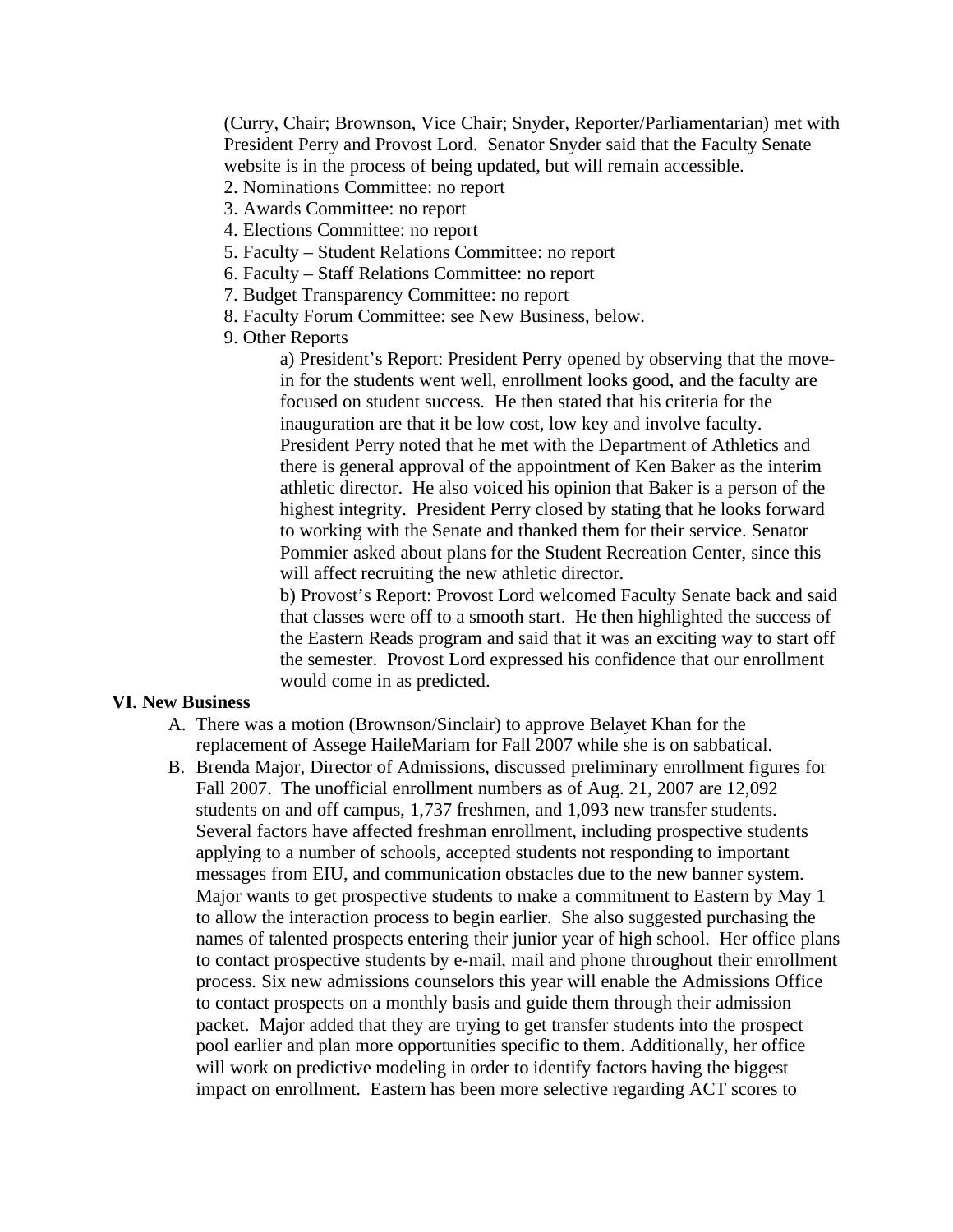ensure that prospective students are serious about their commitment to attending college. Admissions staff will be meeting with high school guidance counselors throughout the state over the next few months. Major stated that Eastern is doing well with honors students but is trying to add more diversity to the honors pool. Senator Curry asked if the factors affecting student enrollment are unique to EIU. Major said that a number of Illinois colleges have difficulty with enrollment and retention, but that our Hands On EIU initiative, which gives prospective students some experience at Eastern, will set us apart from other universities. Senator Stimac asked when students are given an EIU e-mail address. Major said that the university would like to assign an E# to prospective students but currently students get a net ID and password only when admitted. Senator Fischer asked how the Admissions Office can address the problem of students thinking that attending junior college is an experience that is equivalent to two years at EIU. Major said that while junior colleges may charge a fraction of EIU's tuition, students also only receive a fraction of the financial aid that would be awarded here. Senator Brownson asked what the expected yield rate is this year. Major said it is too early to tell, but the goal is 35 percent. Senator Fischer asked where students who do not attend Illinois schools are going. Major replied that students need to be educated about how much their parents will pay out-of-pocket if they attend schools outside the state. Illinois is second only to California on perfect ACT scores; scholarships make students feel valued and may impact their school of choice.

- C. The Faculty Senate committees for 2007-2008 were populated as follows: Nominations Committee: Pommier (chair) VanGunten, and Marshall Elections Committee: Brownson (chair), Sinclair, and Russell Student Faculty Relations: Fischer (chair), Coit, Stimac, and Marshall Faculty-Staff Relations: Sinclair (chair), Brownson, and Russell Budget Transparency: Joyce (chair), Coit, and Dao Faculty Forum: Stimac (chair), Fischer and Dao Awards Committee: Pommier (chair), Murray, and Coit
- D. President Perry's inauguration will be held on 9 November. Senator Curry stated that there will be a week of events with days designated for different university constituencies (staff, students, community). She asked faculty for ideas for Faculty Day. Senator Curry stated that the university's Enrollment Management Committee needs a new member and Senator Marshall volunteered to serve.
- E. Faculty Senate will not meet Tuesday Sept. 28; the schedule for Fall 2007 meetings is posted at http://www.eiu.edu/~FacSen

### **VII. Adjournment at 3:30 p.m.**

**Future Agenda Items:** campus climate survey; construction updates; long-range planning; faculty handbook, First Choice/Best in Class.

Thank you to Brenda Major: Director of Admissions.

Respectfully submitted, Jeanne Snyder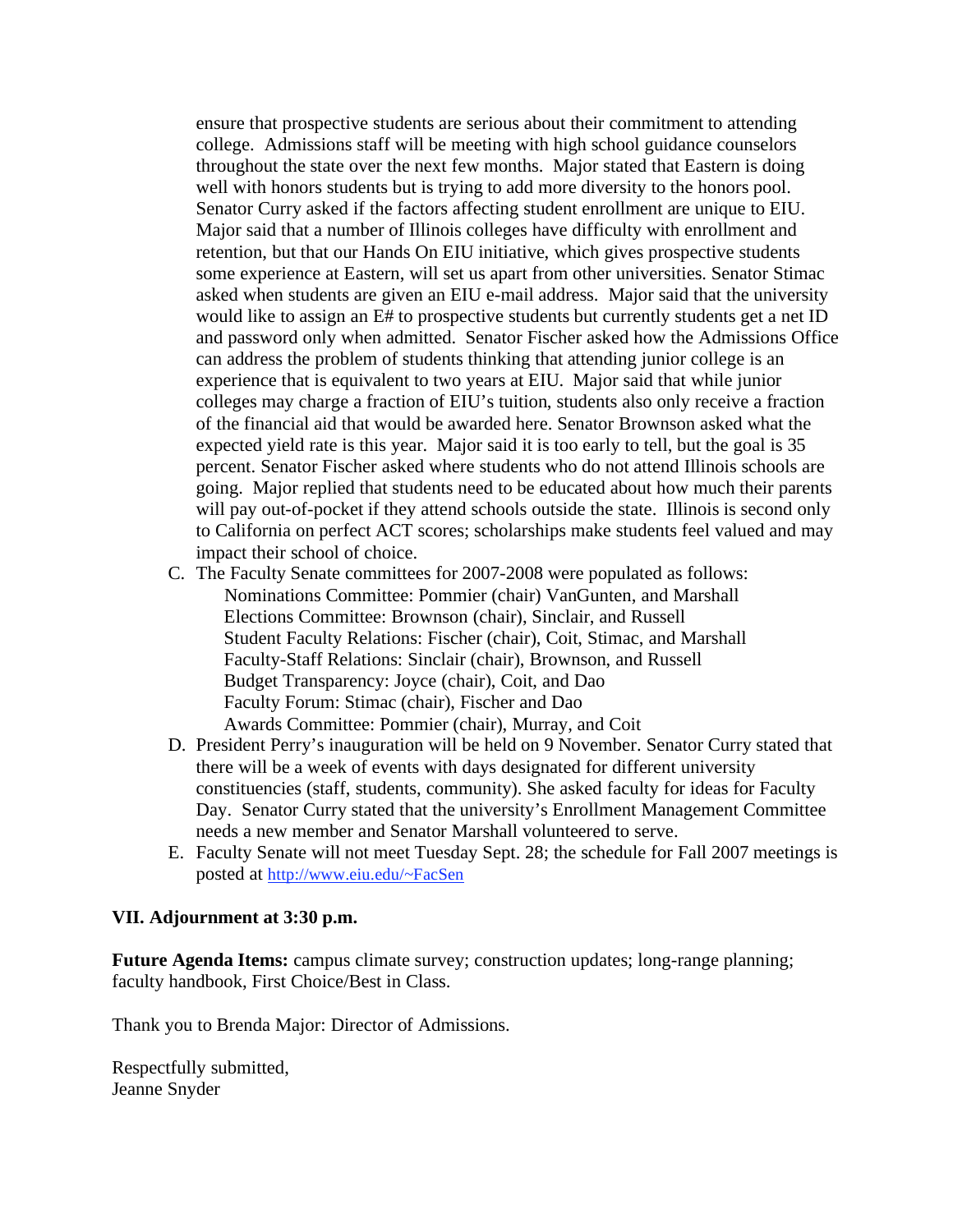August 20, 2007

Dear Faculty,

One significant way faculty members can play a role in the University's decision-making process is by serving on university committees. Through their discussions, recommendations and decisions, these committees can directly and indirectly affect the students, faculty, and staff of Eastern Illinois University. There are several open positions on committees this fall. A list of open seats on the committees, a nomination form, and the questions to be answered by the candidates (committee specific) are attached. The nomination forms and the answers to the specific committee responses to questions are due back to Ann Brownson, 1224 Booth Library, by noon Tuesday, September 4, 2007. Please send responses to questions via e-mail to **aebrownson@eiu.edu**. The elections will be held electronically on Wednesday and Thursday, September 12<sup>th</sup> and 13<sup>th</sup>. Please consider running for a committee and do not forget to vote!

Sincerely,

Elections Committee Faculty Senate

| <i>Council/Committee</i>              | #              | <b>Open Positions</b>        | <i><b>Oualifications/Information</b></i> |
|---------------------------------------|----------------|------------------------------|------------------------------------------|
| <b>Council of Academic Affairs</b>    | 1              | 1 At-Large fall semester     | Unit A members and chairs in at least    |
|                                       |                | replacement                  | their fourth semester of employment      |
|                                       |                |                              | Meets 2 p.m. Thursdays                   |
| <b>Council of University Planning</b> | $\overline{2}$ | 1 from Lumpkin College of    | <b>Faculty by College:</b>               |
| and Budget                            |                | <b>Business and Applied</b>  | Meets 3 p.m. Fridays                     |
|                                       |                | <b>Sciences</b>              |                                          |
| <b>Academic Program</b>               | 3              | 1 from School of             | <b>Faculty by Area</b>                   |
| <b>Elimination Review Committee</b>   |                | <b>Technology/Family and</b> |                                          |
|                                       |                | <b>Consumer Sciences</b>     |                                          |
| <b>Sanctions and Termination</b>      | 5              | 1 from Lumpkin College of    | <b>Tenured Faculty by College</b>        |
| <b>Hearing Committee (2-year)</b>     |                | <b>Business and Applied</b>  |                                          |
| term)                                 |                | <b>Sciences</b>              |                                          |

#### **Faculty Senate Fall 2007 Special Election (Three year terms unless otherwise specified)**

### **QUESTIONS**

As a candidate in the upcoming faculty Special election, your response to the appropriate questions will be published in the Faculty Senate minutes. Please e-mail your response to the relevant questions to Ann Brownson (aebrownson@eiu.edu ) no later than 5 p.m. on Wednesday August 29, 2007.

**Council on Academic Affairs:** How do you perceive your role as an individual CAA member? What would you like to accomplish as a CAA member? What do you see as the major challenges CAA faces in the next year?

**Council of University Planning and Budget:** What do you think should be the role of faculty in University planning and budget?

**Academic Program Elimination Review Committee:** Under what circumstances do you consider it appropriate to eliminate an academic program? What kind(s) of information should the members have available in the decisionmaking process?

**Sanctions and Termination Hearing Committee:** No Question.